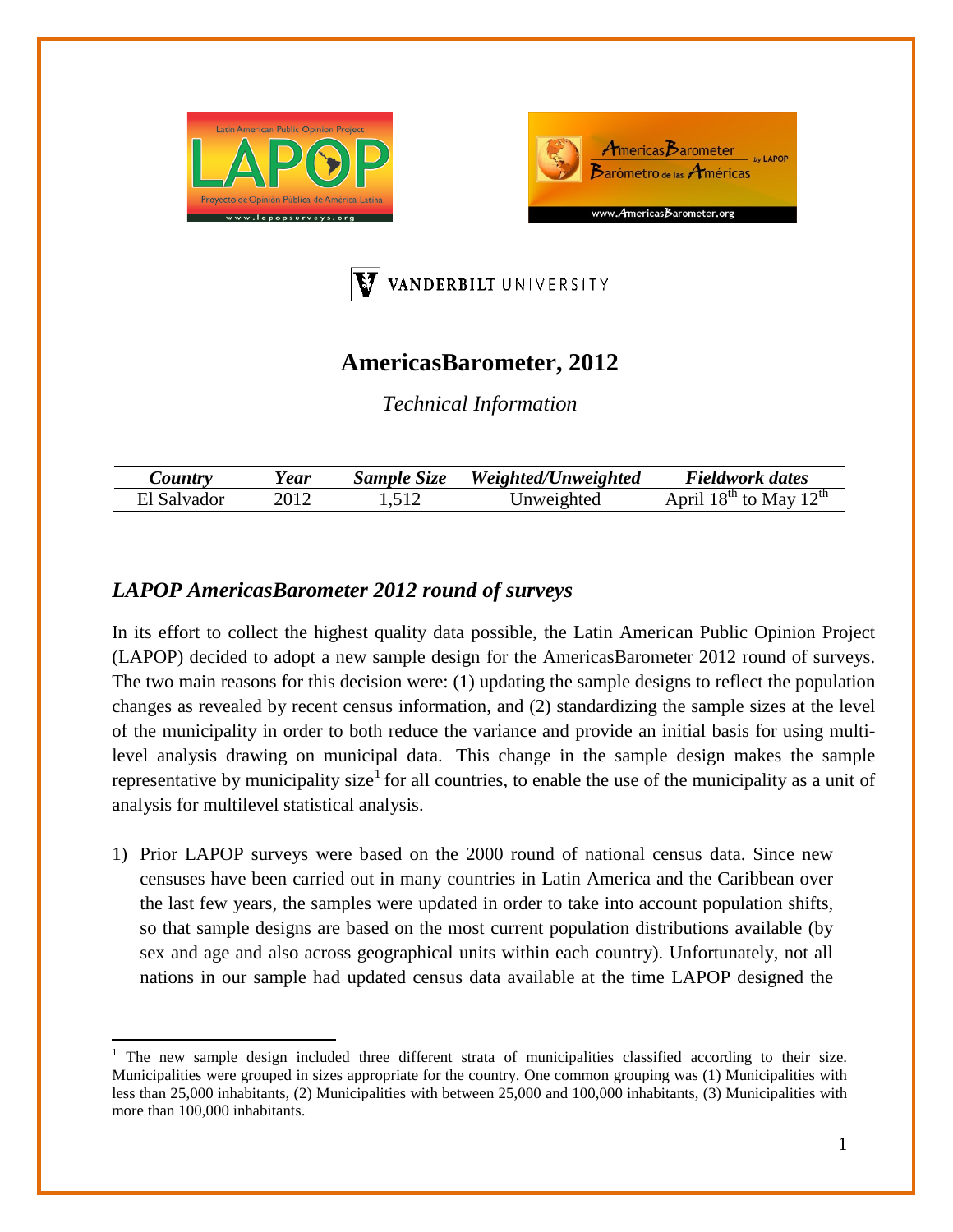2012 AmericasBarometer. We plan to integrate new census information for future rounds as they become available.

2) With the objective of making it possible to perform subnational multi-level analyses and therefore assess the impact of both contextual and individual level characteristics at the subnational level, LAPOP adopted a new strategy for designing survey samples that allocate a somewhat larger number of cases to smaller municipalities within each country. Recent studies have demonstrated the importance of considering both the effects of municipal as well as regional characteristics on citizens' attitudes and behaviors; however, multilevel analyses are only feasible if a reasonable number of interviews are carried out in each municipality, and if those interviews are reasonably well distributed throughout each municipality. Prior LAPOP samples were  $PPS<sup>2</sup>$  $PPS<sup>2</sup>$  $PPS<sup>2</sup>$  adjusted to the municipal level, but this meant that some municipalities had a very small number of interviews, while others were quite large. A single large municipality, e.g., the capital of the country, could have drawn a very larger number of interviews. For the 2012 round, we continued to use PPS in the selection of the municipalities themselves, but established a target minimum sample size for each municipality of 12 respondents for larger countries and 24 respondents in smaller countries, in both cases divided into clusters of six respondents each. The clusters were distributed in direct proportion to the urban/rural breakdown of a given municipality<sup>[3](#page-1-0)</sup>. Thus, by increasing the number of interviews per municipality in the smallest municipalities, LAPOP seeks to facilitate investigating subnational patterns using multilevel modeling techniques. For the larger municipalities, we also retained the PPS approach, but would often subdivide the large cities into districts (or equivalent units) whenever possible so that a large city might have 4 or even 6 PSUs. Our rationale there was to treat the district as a unit for the purposes of calculating the intra-class correlations (rho statistic). The largest gains from this new sample design will come in subsequent rounds of surveys, as aggregated data across time will provide users with larger municipal sample sizes. The 2012 round established the basis for collecting useful data at the municipal level that can be merged with future round of surveys using the same sample design.

Simulations were carried out using the 2010 data set in order to determine the impact of revising the sample designs. Those simulations demonstrated the efficacy of the new design proposal, but required some modification for the largest countries in the sample. At the same time, the 2012 round sample design continue to utilize the very same strata as in prior years in order to maintain the reporting continuity of prior studies.

<sup>2</sup> Probability Proportional to Size

<span id="page-1-0"></span><sup>&</sup>lt;sup>3</sup> It should be noted that in some countries particular circumstances forced some deviation from this norm of 12 and 24 respondents per municipality. Users of the database should examine the variable PSU included in the UNWEIGHTED dataset to find sample sizes per municipality (or subunits of municipalities when the population size of the municipality was very large).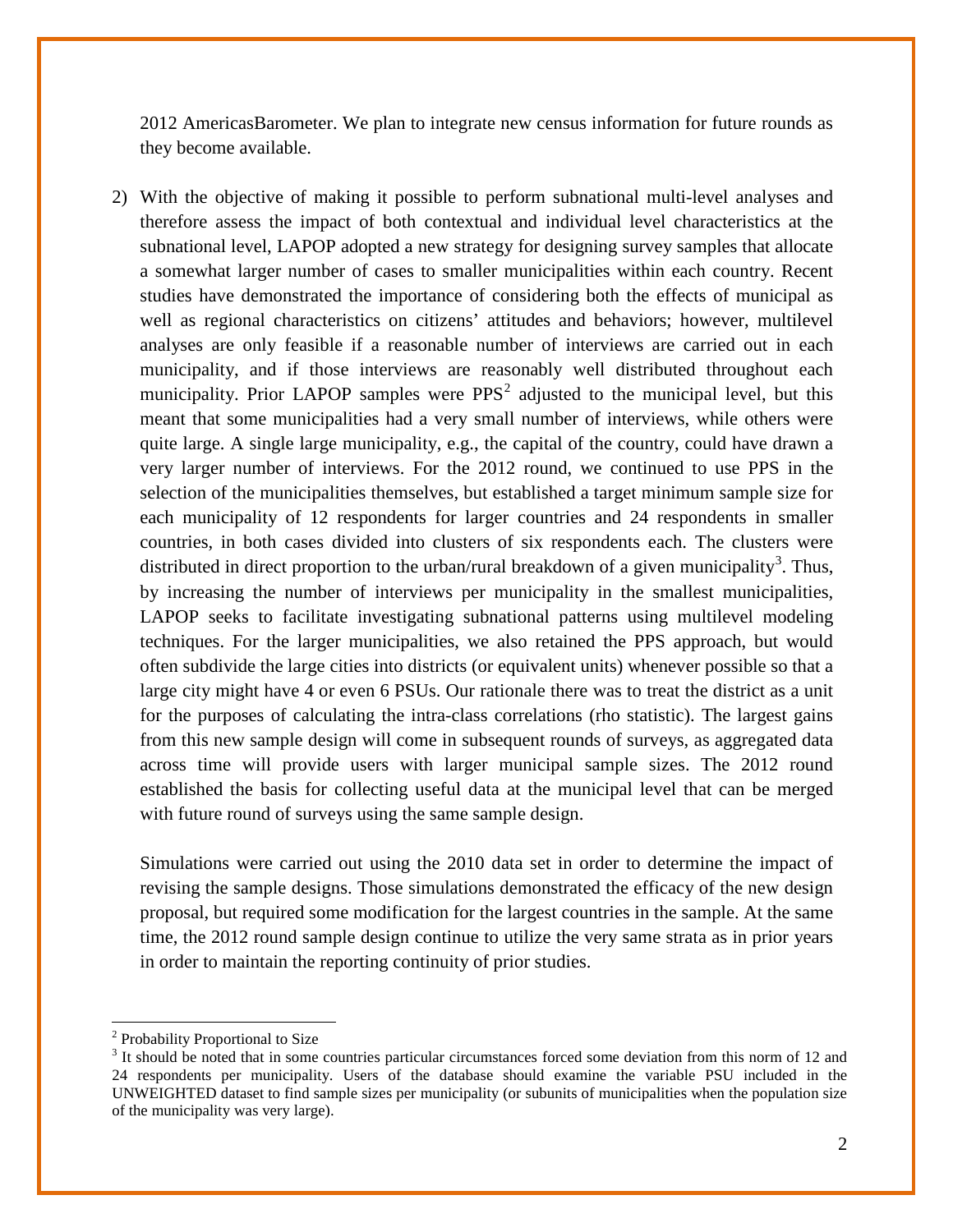The remaining pages of this technical note describe the sample design of the AmericasBarometer 2012 survey in El Salvador.

## *El Salvador 2012 AmericasBarometer Round*

This survey was carried out between April 18th and May 12th, 2012, as part of the LAPOP AmericasBarometer 2012 wave of surveys. It is a follow-up of the national surveys since 1991 carried out by the LAPOP. The 2012 survey was conducted by Vanderbilt University and FUNDAUNGO. The 2010 AmericasBarometer received generous support from many sources, including USAID, UNDP, IADB, Vanderbilt U., Princeton U., Université Laval, U. of Notre Dame, among others.

The project used a national probability sample design of voting-age adults, with a total N of 1,512 people involving face-to-face interviews conducted in Spanish. The survey used a complex sample design taking into account stratification and clustering.

The sample consists of five strata representing the five main geographical regions: Occidental, Central I, Central II, Oriental and San Salvador Metropolitan Area. The sample is further stratified by size of the municipalities and by urban and rural areas. Respondents were selected in clusters of 6 interviews in urban and rural areas.

Table 1 shows the unweighted sample size in each of the five regions (strata) and by municipality size.

| <b>Strata</b>                               | <b>Unweighted Sample Size</b> |
|---------------------------------------------|-------------------------------|
| Occidental                                  | 300                           |
| Central I                                   | 274                           |
| Central II                                  | 192                           |
| Oriental                                    | 309                           |
| San Salvador Metropolitan Area              | 422                           |
| <b>Total</b>                                | 1,497                         |
|                                             |                               |
| <b>Size of Municipality</b>                 |                               |
| Large (More than 100,000 inhabitants)       | 547                           |
| Medium (Between 25,000-100,000 inhabitants) | 526                           |
| Small (Less than 25,000 inhabitants)        | 424                           |
| Total                                       | 1,497                         |
|                                             |                               |

**Table 1: Sample sizes by Strata and Municipality Size in the 2012 AmericasBarometer Survey in El Salvador**